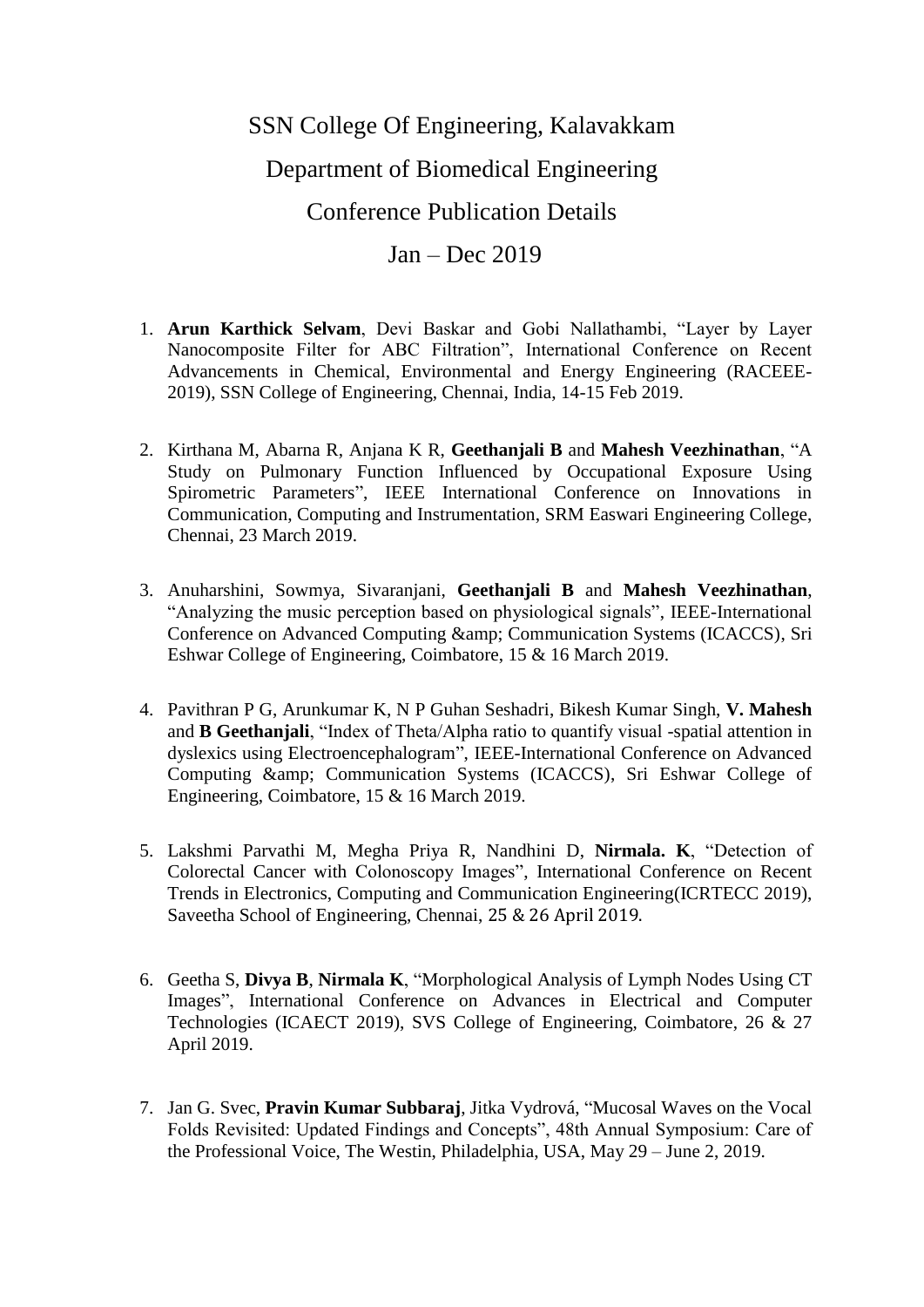- 8. P. Aichinger, S. Bulusu, **S. P. Kumar**, J. G. Svec, "Extracting vocal fold kinematic parameters from videokymograms via simulation of clinically observed data", Medical Imaging Cluster Festival, Van-Swieten-Saal, Medical University Viena, Vienna, Austria, June 6th, 2019.
- 9. R. P. Subramanian, S. Parvathy, **Arun Karthick S**, "Enhanced antibacterial activity of Cerium Oxide Nanoparticles: Phytosynthesis, Physicochemical Characterization and Biological Application", 6th International Conference on Chemistry- our health, our future, Organized by Indian Council of Chemists, Paris, 6-8 June 2019.
- 10. **Kavitha A**, Sucharitha S Prakash, Sreeja P, and Ancy Carshia S "Investigations on the Functional connectivity disruptive patterns of progressive neurodegenerative disorders", IEEE-EMBC, Berlin, Germany, July 22-27 2019.
- 11. Vidhusha S, **Divya B**, **Kavitha A**, Viswath Narayanan R and Yaamini D, "Cognitive Attention in Autism using Virtual Reality Learning Tool", 18 th IEEE International Conference on Cognitive Informatics and Cognitive Computing, Polytechnic Milano, Italy, July 23-25 2019.
- 12. Jan G. Svec, S. **Pravin Kumar**, Ketaki V. Phadke, Jitka Vydrová, Adam Novozámský, Aleš Zita and Barbara Zitová, "Evaluation of Mucosal Waves Through Sharpness of Lateral Peaks in Videokymographic Images", PEVOC - Pan-European Voice Conference, August 27-30 2019.
- 13. Kesiya. M, Viswanath. S, and **M. Dhanalakshmi**, "A knee brace for Genu Recurvatum", National Conference on Assistive technology for all 2030, Bangalore, August 2 & 3 2019.
- 14. S. Viswanath, G. Praveen kumar, and **M. Dhanalakshmi**, "An external aid for cerebral palsy and drooping head syndrome", National Conference on Assistive technology for all 2030, Bangalore, August 2 & 3 2019.
- 15. S. Viswanath, G. Praveen kumar, S. OmPrakash, and **M. Dhanalakshmi**, "Composite blades of lower extremity amputees", National Conference on Assistive technology for all 2030, Bangalore, August 2 & 3 2019.
- 16. P. Meenachi, **R. Subashini**, A. K. Lakshminarayanan, M. Gupta, "In-Vitro study of degradation, haemolysis and cytotoxicity study of Mg-0.4Ce/ZnO2nanocomposites", 1st International Conference On Recent Trends In Clean Technologies For Sustainable Environment, SSNCE, Sep 26 & 27 2019.
- 17. **Geethanjali B**, **Mahesh Veezhinathan**, Sundareswaran R and Vardhini, "Graphtheoritical appraoch in analyzing the effect of alpha relaxation music on stressed participants", International Conference on Graph Theory and Its applications, SSNCE, Nov 20 & 21 2019.
- 18. Saritha Balu, **Vijay Jeyakumar**, "A Study on Feature Extraction and Classification for Tongue Disease Diagnosis", Intelligence in Big Data Technologies - Beyond the